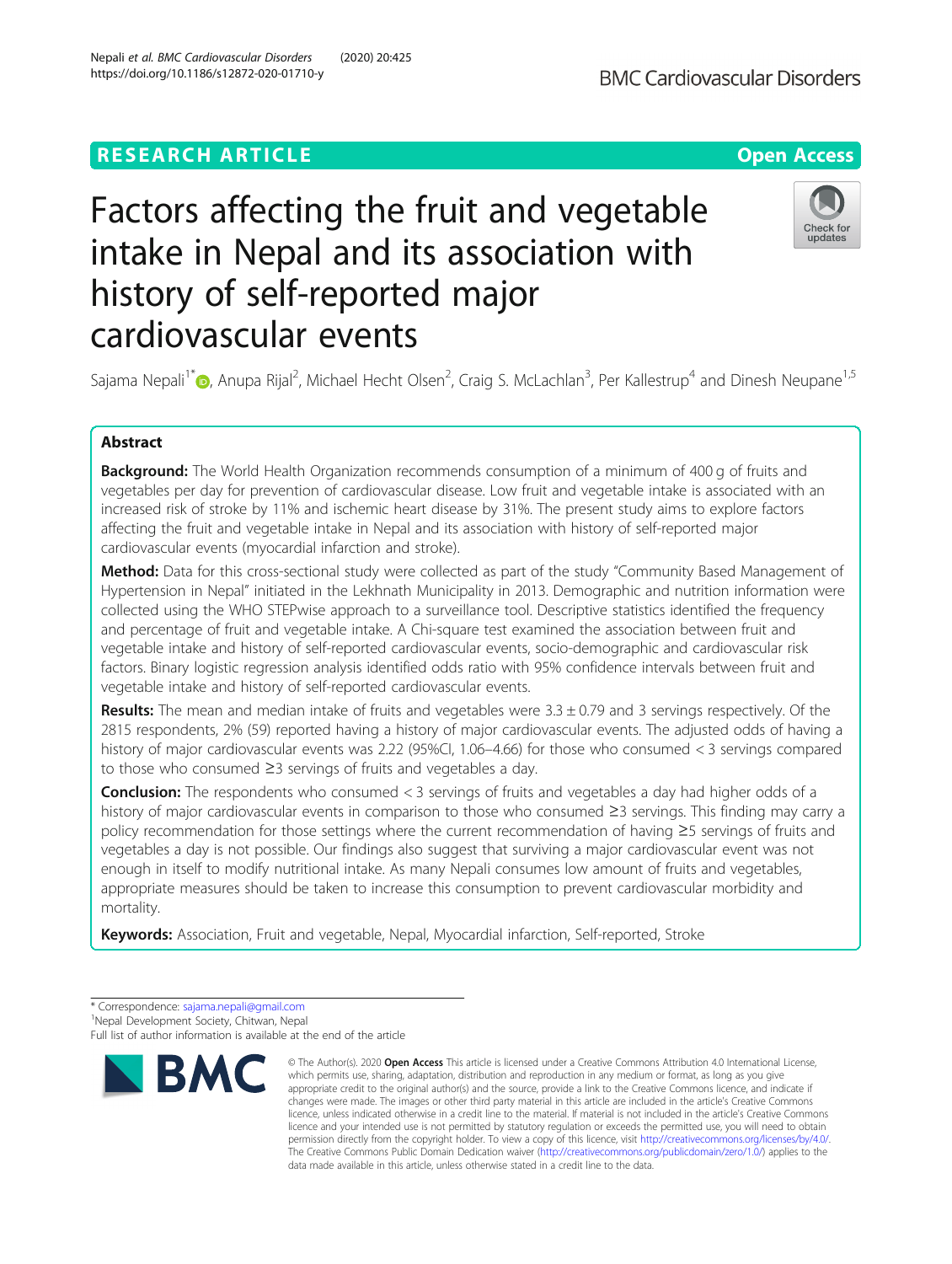# Background

Fruits and vegetables are an essential part of a healthy and balanced diet  $[1, 2]$  $[1, 2]$  $[1, 2]$  $[1, 2]$ . Vitamins, minerals, fibers and phytochemicals in fruits and vegetables provide health advantages [\[1](#page-8-0)] and contribute to reduce risk factors for cardiovascular diseases [\[3](#page-8-0)]. The World Health Organization (WHO) recommends consumption of a minimum of 400 g, corresponding to five servings of fruits and vegetables excluding potatoes and other tuberous root vegetables a day, to prevent cardiovascular diseases [[4\]](#page-8-0). Low intake of fruits and vegetables is estimated to be responsible for 11% of strokes and 31% of ischemic heart disease cases [[5\]](#page-8-0). WHO estimates that 2.7 million lives could be saved each year if fruits and vegetables are consumed adequately [[5\]](#page-8-0).

In line with WHO recommendations, studies have reported an inverse association between fruit and vegetable intake and cardiovascular diseases with an intake of 3 to 5 servings and more than 5 daily servings of fruits and vegetables significantly lowered the risk of cardiovascular diseases compared to consuming less than 3 servings a day [[6\]](#page-8-0). Similarly, another study among female health professionals reported that a high intake of fruits and vegetables had a protective effect against cardiovascular diseases [\[7](#page-8-0)].

However, very few studies have documented fruit and vegetable intake in low-income countries like Nepal [\[8](#page-8-0)]. A nationwide study in Nepal conducted in 2013 reported that almost the entire study population (99%) had an insufficient fruit and vegetable intake [[9\]](#page-8-0). To the best of our knowledge, no studies have explored the association between fruit and vegetable intake and major cardiovascular events in Nepal. The aim of the present study was to explore the factors affecting fruit and vegetable intake in Nepal and its association with cardiovascular diseases assessed as self-reported history of major cardiovascular events (myocardial infarction or stroke).

# **Methods**

Data of the current study were retrieved from the "Community Based Management of Hypertension in Nepal (COBIN)" study initiated in the former Lekhnath Municipality in 2013 [[10\]](#page-8-0), now merged into Pokhara Municipality after federalism in 2015. The detailed protocol and methodology of the project have been published elsewhere [[10\]](#page-8-0).

#### Study area

The study area was a semi-urban area of Pokhara Municipality (formerly known as Lekhnath Municipality) in the Kaski district of the Gandaki Province of western Nepal. Nepal has a diverse topography and has favorable climate for growing varieties of fruits and vegetables. A number of fruits and vegetables such as apple, peach, pear, plum, walnut, orange, mango, lichi, banana, pineapple, papaya, green leafy vegetables, radish, potato etc. are grown in Nepal [[11\]](#page-8-0).

#### Study population

The eligibility criteria were people aged between 25 and 65 years and listed on the voter list of 2007 in Pokhara Municipality in the Kaski district. People with severe illness such as people whose participation in this study would hamper their health condition and pregnant women were excluded. All participants in the study provided written informed consent before the enrolment.

# Study design and tools

This cross-sectional study conducted in 2015 followed the WHO STEPwise approach to surveillance (STEPS) tool [[12\]](#page-8-0). The tool has been validated and used by Nepal Health Research Council [\[9](#page-8-0)]. The tool provides information on physical measurements (height, weight), sociodemographics (age, sex, ethnicity, family size, occupation, income, education, etc.), lifestyle factors (salt consumption, smoking, alcohol, physical activity, etc.), and blood pressure (BP).

# Sample size and sampling procedure

This is a further analysis of COBIN study. The sample size for this study was calculated based on the prevalence of hypertension in Nepal. The description has been discussed in detail elsewhere [\[10](#page-8-0), [13\]](#page-8-0). In brief, the random sample of participants were selected using voter list of the study municipality. Assuming 25% prevalence of hypertension, 95% confidence intervals (CI) and a 5% margin of error and eight strata based on age and sex group, 2882 participants were approached for data collection. While 2% of the sampled population did not give consent and/or were not available during the household visits, 2815 participants were included in this study, of which 1843 were female and 972 were male who provided complete information on history of self-reported major cardiovascular events and fruit and vegetable intake.

# Variables and definition of variables Socio-demographic characteristics

The socio-demographic variables included in this study were age, ethnicity, sex and educational level. Age was measured in years and classified into four groups (24– 34, 35–44, 45–54 and 55–64 years). Ethnicity was subgrouped into three categories such as upper caste (advantaged ethnic group), janajati (relatively disadvantaged ethnic group) and others in accordance with the coding of the Government of Nepal [\[14](#page-8-0)]. Educational level was classified into three categories; primary school, secondary and high school, and college or university.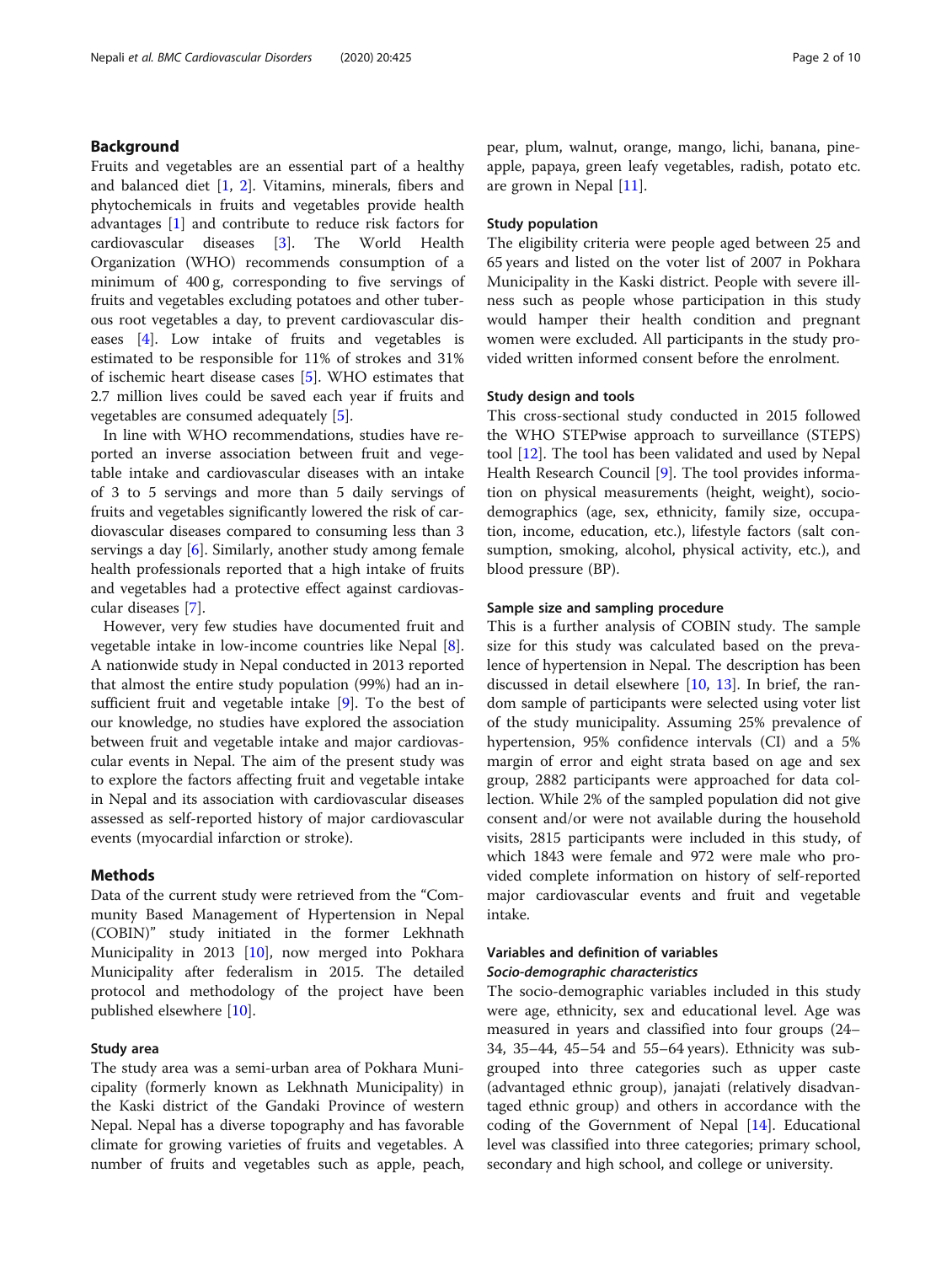#### Major cardiovascular events

For self-reported history of myocardial infarction and stroke, respondents were asked a prompt question in Nepali, "Have you ever had a stroke or heart attack?" If the respondent was not sure about their answer, they showed medical records from hospital and/or the bristle pack of medicine used for myocardial infarction and stroke.

# Fruit and vegetable intake

Data collection on number of servings was done as a part of the WHO STEPS tool. "One cup of raw, leafy green vegetables, half a cup of other cooked or raw vegetables or half a cup of vegetable juice was regarded as one serving of vegetable. One medium-size piece of fruit, half a cup of raw, cooked or canned fruit, or half a cup of juice from a fruit (not artificially flavored) was considered as one serving of fruit [\[12](#page-8-0)]." A show card illustrated typical examples of local fruits and vegetables and participants were asked about the number of servings of fruits and vegetables. Each show card illustrated the size of the servings. Based on the show card, participants self-reported their number of daily servings. When the number of fruit and vegetable intake a day was disaggregated into  $<$  5 and  $\ge$  5 servings, we found that 10.2% of respondents consumed ≥5 servings a day and 89.8% consumed < 5 servings of fruits and vegetables a day. Intake of fruit and vegetable was classified as  $\langle 3 \rangle$  and  $\geq 3$  servings based on the median value (3 servings a day) or mean values of 3.3 servings a day. A former prospective cohort study conducted across 18 countries have also classified fruit and vegetable serving into 3–4 servings and reported that even moderate consumption of fruits and vegetables (equivalent to 3–4 servings a day) resulted in significant reduction of all-cause mortality and lower incidence of cardiovascular diseases [[15](#page-8-0)].

#### Major risk factors of cardiovascular disease

Body mass index (BMI) was calculated by dividing weight (in kg) by square of height (in meters), classified as underweight (<  $18.5 \text{ kg/m}^2$ ), normal (18.5–24.9 kg/m<sup>2</sup>) and overweight/obese  $(\geq 25 \text{ kg/m}^2)$  [\[16\]](#page-8-0). In terms of physical activity, < 600 Metabolic Equivalent of Task (MET) minutes/week was considered low, 600–3000 MET minutes/week was considered medium and > 3000 MET minutes/week was considered high [[12](#page-8-0)]. Harmful intake of alcohol was classified yes if men were drinking 15 or more standard drinks a week and if women were drinking 8 or more standard drinks a week [\[17\]](#page-8-0). If the systolic BP was 140 mmHg or higher, if the diastolic BP was 90 mmHg or higher or if using antihypertensive medication, then the respondent was considered to have hypertension [[18\]](#page-8-0). Diabetes Mellitus was categorized as "yes" or "no", based on information provided by health

professionals to establish if respondents had been diagnosed with diabetes mellitus within the last 12 months. Respondents were considered current smokers if reporting to currently smoking cigarettes.

#### Statistical analysis

Data analysis was performed using the statistical software R version 3.6.3 [[19](#page-8-0)]. Descriptive statistics were carried out to identify the frequency and percentage of respondents according to fruit and vegetable intake. The Chi-square test was used to examine the association between fruit and vegetable intake and history of selfreported cardiovascular events, socio-demographic and cardiovascular risk factors. A  $p$ -value below 0.05 was considered statistically significant.

Binary logistic regression analysis was used to compute the odds ratio with 95% CI to find out the factors affecting fruit and vegetable intake where fruit and vegetable intake was regarded as outcome variable and sociodemographic (age, sex, ethnicity, education), cardiovascular risk (diabetes mellitus, currently smoking, hypertension, BMI, harmful alcohol consumption, physical activity) factors and history of self-reported cardiovascular events were independent variables. Both crude odds ratio (COR) and adjusted odds ratio (AOR) were reported. No variables were controlled in the crude model and all the independent variables such as sociodemographic (age, sex, education, ethnicity), cardiovascular risk factors (diabetes mellitus, currently smoking, hypertension, BMI, harmful alcohol consumption, physical activity) and history of self-reported cardiovascular events were controlled in the adjusted model (Table [3](#page-5-0)). Similarly, another binary logistic regression analysis was performed between history of self-reported major cardiovascular events and fruit and vegetable intake to compute the odds of having a history of major cardiovascular events for respondents who consumed < 3 servings of fruits and vegetables in a day compared to those who consumed ≥3 servings of fruits and vegetables in a day. The history of self-reported major cardiovascular events was regarded as outcome variable, fruit and vegetable intake, socio-demographic and cardiovascular risk factors were independent variables. No variables were controlled in the crude model and all the independent variables such as socio-demographic (age, sex, education, ethnicity), cardiovascular risk factors (diabetes mellitus, currently smoking, hypertension, BMI, harmful alcohol consumption, physical activity) and fruit and vegetable intake were controlled in the adjusted model (Table [4](#page-6-0)).

Data on age, BMI and physical activity were kept as continuous variables in the logistic regression. The likelihood ratio test was performed to compare the two models, i.e. one with the continuous variable and another with the same categorical variable. The  $p$ -value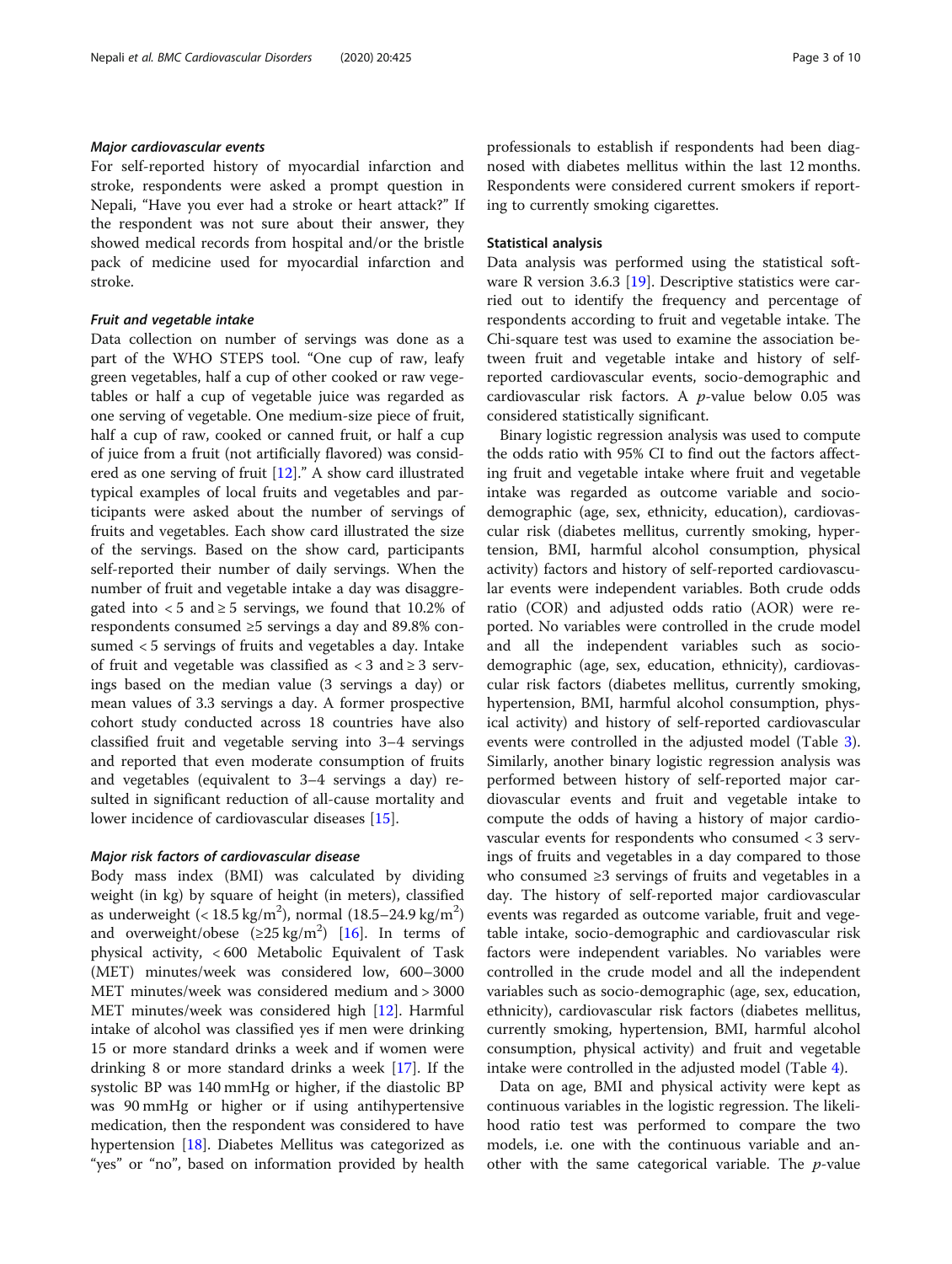was more than 0.05 for all the three variables for likelihood ratio test and the null hypothesis was accepted. The model with continuous variable best fits the data and therefore, this model was chosen. No interaction was found between independent variables and fruit and vegetable intake.

# Ethics

The Nepal Health Research council approved the protocol for the original study (reference number 1065). All study participants were informed about study objectives, procedures and their role in the study. Written informed consent was obtained from all participants before data collection.

# Results

Table 1 shows the number of servings of fruits and vegetables a day as well as number of days of eating fruits and vegetables in a typical week. Half (49.3%) of the respondents consumed one serving of fruit on average and 93.3% consumed two servings of vegetables on average per day. The mean and median intake of fruits and vegetables were  $3.3 \pm 0.79$  and 3 servings respectively.

Table [2](#page-4-0) shows the distribution of respondents according to socio-demographic characteristics, self-reported history of major cardiovascular events and cardiovascular risk factors by number of fruit and vegetable servings a day. Among respondents who consumed < 3 servings of fruits and vegetables a day, 3.4% of respondents reported having a history of major cardiovascular events and 96.6% reported not having a history of major cardiovascular events. Similarly, among those who consumed ≥3 servings of fruits and vegetables a day, 1.9% of respondent reported having a history of major cardiovascular events and 98.1% reported not having a history of major cardiovascular events. Lastly, prevalence of selfreported history of major cardiovascular events was 2%.

Table [3](#page-5-0) presents the crude and adjusted odds ratios from the logistic regression analysis for finding out factors affecting the fruit and vegetable intake. Respondents with a secondary-level education had an AOR of 0.55 (95% CI: 0.31–0.97) and those belonging to upper caste ethnicity had an AOR of 0.68 (95% CI: 0.50–0.99) of consuming < 3 servings of fruits and vegetables a day compared to those who consumed ≥3 servings of fruits and vegetables a day. The respondents having a history of cardiovascular events (AOR 2.33; 95%CI: 1.12–4.83) and currently smoking (AOR 1.39; 95%CI: 1.01–1.91) had higher odds of consuming < 3 servings of fruits and vegetables a day compared to those not having history of cardiovascular events and non-smokers respectively. Moreover, with every  $1 \text{ kg/m}^2$  increase in BMI, the odds of consuming < 3 servings of fruit and vegetable was

| <b>Table 1</b> Fruit and vegetable intake among persons aged 25–65 |
|--------------------------------------------------------------------|
| years respondents from Pokhara Municipality, Nepal, 2015           |

| Fruit and vegetables intake                                              | Frequency %(N) |
|--------------------------------------------------------------------------|----------------|
| Number of servings of fruit consumed on average per day ( $N = 2578$ )   |                |
| 1                                                                        | 49.3 (1388)    |
| $\overline{2}$                                                           | 41.2 (1159)    |
| 3                                                                        | 0.8(22)        |
| 4                                                                        | 0.1(2)         |
| 5                                                                        | 0.0(0)         |
| $\geq 6$                                                                 | 0.2(7)         |
| Number of days fruit was consumed in a typical week ( $N = 2795$ )       |                |
| 0                                                                        | 7.6(214)       |
| 1                                                                        | 18.2 (511)     |
| 2                                                                        | 22.7 (640)     |
| 3                                                                        | 19.9 (561)     |
| 4                                                                        | 10.2 (288)     |
| 5                                                                        | 5.5 (156)      |
| $\geq 6$                                                                 | 15.1 (425)     |
| Number of vegetable servings consumed on average per day ( $N = 2809$ )  |                |
| 1                                                                        | 5.6 (158)      |
| 2                                                                        | 93.3 (2625)    |
| 3                                                                        | 0.8(23)        |
| 5                                                                        | 0.0(1)         |
| $\geq 6$                                                                 | 0.1(2)         |
| Number of days vegetables were consumed in a typical week ( $N = 2814$ ) |                |
| 0                                                                        | 0.2(5)         |
| 1                                                                        | 0.5(15)        |
| 2                                                                        | 1.6(44)        |
| 3                                                                        | 3.4 (96)       |
| 4                                                                        | 7.9 (223)      |
| 5                                                                        | 13.0 (365)     |
| $\geq 6$                                                                 | 73.4 (2066)    |

0.95 (95% CI: 0.92–0.98) times than that of consuming ≥3 servings of fruits and vegetables a day.

Table [4](#page-6-0) shows crude and adjusted odds ratios from logistic regression analysis for self-reported history of major cardiovascular events by fruit and vegetable intake, socio-demographic characteristics and risk factors related to cardiovascular diseases. The odds of having a history of major cardiovascular events was 1.82 (95%CI: 0.96–3.47) for respondents who consumed  $\langle$  3 servings of fruits and vegetables in a day compared to those who consumed ≥3 servings of fruits and vegetables in a day without adjusting for socio-demographic and cardiovascular risk factors. When adjusting for sociodemographic and cardiovascular risk factors, the odds ratio increased to 2.22 (95%CI: 1.06–4.66). A significant association was also noted between hypertension and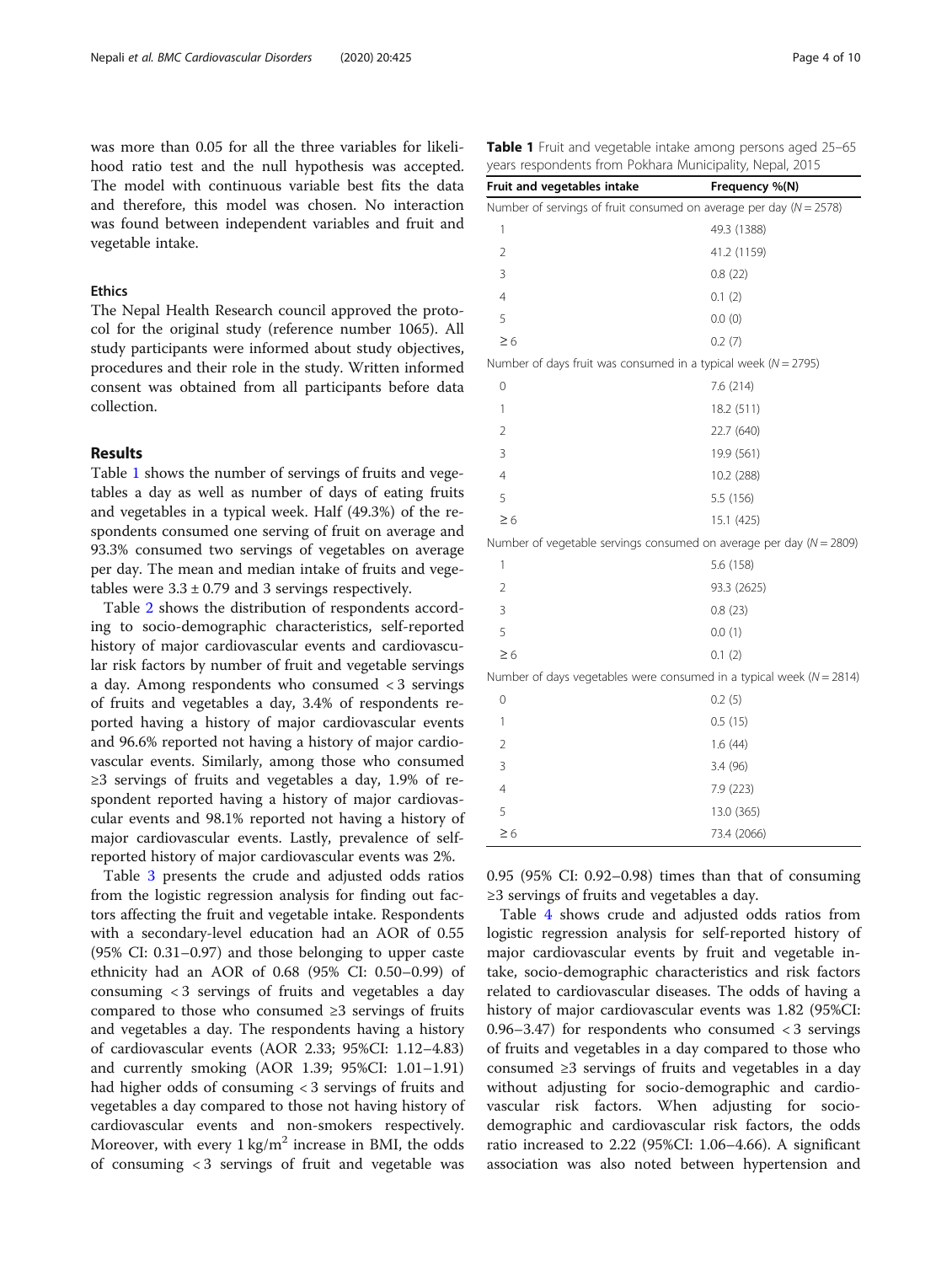<span id="page-4-0"></span>

| Table 2 Fruit and vegetable intake by self-reported history of major cardiovascular events, socio-demographic characteristics and |
|-----------------------------------------------------------------------------------------------------------------------------------|
|                                                                                                                                   |
| cardiovascular risk factors among persons aged 25–65 years respondents from Pokhara Municipality, Nepal, 2015                     |

| Characteristics                                       | Number of servings a day % (N) | $p$ -value <sup>\$</sup> |              |            |
|-------------------------------------------------------|--------------------------------|--------------------------|--------------|------------|
|                                                       | < 3 servings                   | $\geq$ 3 servings        | <b>Total</b> |            |
| Age in years ( $N = 2656$ )                           |                                |                          |              | $0.001*$   |
| $24 - 34$                                             | 16.7(52)                       | 20.4 (479)               | 531          |            |
| $35 - 44$                                             | 25.4 (79)                      | 30.6 (717)               | 796          |            |
| $45 - 54$                                             | 29.6 (92)                      | 30.1 (707)               | 799          |            |
| $55 - 64$                                             | 28.3 (88)                      | 18.8 (442)               | 530          |            |
| Ethnicity ( $N = 2815$ )                              |                                |                          |              | $< 0.001*$ |
| Janajati                                              | 33.0 (116)                     | 32.8 (808)               | 924          |            |
| Others                                                | 30.2 (106)                     | 12.6(311)                | 417          |            |
| Upper caste                                           | 36.8 (129)                     | 54.6 (1345)              | 1474         |            |
| $Sex (N = 2815)$                                      |                                |                          |              | 0.981      |
| Female                                                | 65.5 (230)                     | 65.5 (1613)              | 1843         |            |
| Male                                                  | 34.5 (121)                     | 34.5 (851)               | 972          |            |
| Educational level ( $N = 2815$ )                      |                                |                          |              | $< 0.001*$ |
| Up to primary                                         | 68.4 (240)                     | 49.8 (1226)              | 1466         |            |
| Secondary and high school                             | 26.8 (94)                      | 43.7 (1076)              | 1170         |            |
| College or university                                 | 4.8(17)                        | 6.6(162)                 | 179          |            |
| Harmful alcohol consumption ( $N = 2815$ )            |                                |                          |              | $< 0.001*$ |
| Yes                                                   | 43.9 (154)                     | 34.4 (847)               | 1001         |            |
| No                                                    | 56.1 (197)                     | 65.6 (1617)              | 1814         |            |
| Current smoking ( $N = 2815$ )                        |                                |                          |              | $< 0.001*$ |
| Yes                                                   | 29.9 (105)                     | 15.1 (372)               | 477          |            |
| No                                                    | 70.1 (246)                     | 84.9 (2092)              | 2338         |            |
| History of major cardiovascular events ( $N = 2815$ ) |                                |                          |              | 0.064      |
| Yes                                                   | 3.4(12)                        | 1.9(47)                  | 59           |            |
| No                                                    | 96.6 (339)                     | 98.1 (2417)              | 2756         |            |
| Hypertension ( $N = 2815$ )                           |                                |                          |              | 0.949      |
| Yes                                                   | 29.9 (105)                     | 29.7 (733)               | 838          |            |
| No                                                    | 70.1 (246)                     | 70.3 (1731)              | 1977         |            |
| Diabetes Mellitus ( $N = 2815$ )                      |                                |                          |              | 0.839      |
| Yes                                                   | 4.0(14)                        | 4.2 (104)                | 118          |            |
| No                                                    | 96.0 (337)                     | 95.8 (2360)              | 2697         |            |
| Physical activity ( $N = 2815$ )                      |                                |                          |              | 0.453      |
| Low                                                   | 1.1(4)                         | 0.6(14)                  | 18           |            |
| Moderate                                              | 6.0(21)                        | 6.1(150)                 | 171          |            |
| High                                                  | 92.9 (326)                     | 93.3 (2300)              | 2626         |            |
| <b>BMI</b> ( $N = 2815$ )                             |                                |                          |              | $< 0.001*$ |
| Underweight                                           | 12.5(44)                       | 5.9 (145)                | 189          |            |
| Normal                                                | 52.1 (183)                     | 43.9 (1082)              | 1265         |            |
| Overweight/obese                                      | 35.3 (124)                     | 50.2 (1237)              | 1361         |            |

BMI refers to body mass index. \$p-value was reported from the Chi-square test performed between fruit and vegetable intake and history of self-reported cardiovascular events, socio-demographic and cardiovascular risk factors. \*refers to statistically significant at p value < 0.05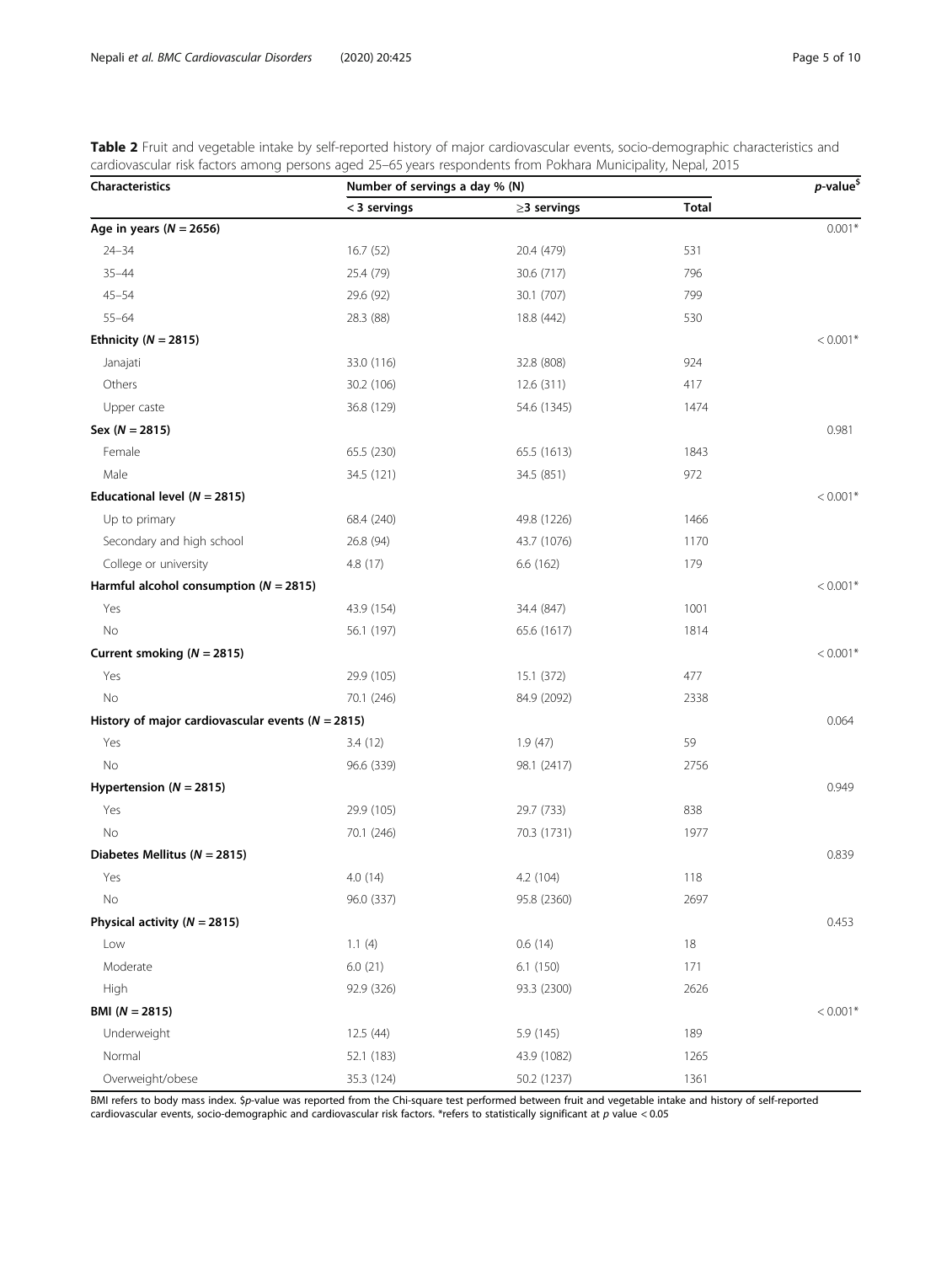| Characteristics                                        | COR <sup>a</sup> | 95% CI             |                    | <b>AOR</b> b                | 95% CI             |                    |
|--------------------------------------------------------|------------------|--------------------|--------------------|-----------------------------|--------------------|--------------------|
|                                                        | (<<br>3servings) | <b>Lower Bound</b> | <b>Upper Bound</b> | $\mathcal{K}$<br>3servings) | <b>Lower Bound</b> | <b>Upper Bound</b> |
| Age (in years) ( $N = 2656$ )                          | 1.02             | 1.01               | 1.03               | 1.01                        | 0.99               | 1.03               |
| $Sex (N = 2815)$                                       |                  |                    |                    |                             |                    |                    |
| Male                                                   | 1.00             | 0.79               | 1.26               | 0.92                        | 0.66               | 1.27               |
| Female                                                 | Ref              |                    |                    |                             |                    |                    |
| Educational level ( $N = 2815$ )                       |                  |                    |                    |                             |                    |                    |
| Up to primary                                          | 1.87             | 1.11               | 3.13               | 0.89                        | 0.48               | 1.64               |
| Secondary and high school                              | 0.83             | 0.48               | 1.43               | 0.55                        | 0.31               | 0.97               |
| College/ university                                    | Ref              |                    |                    |                             |                    |                    |
| Ethnicity ( $N = 2815$ )                               |                  |                    |                    |                             |                    |                    |
| Upper caste                                            | 0.67             | 0.51               | 0.87               | 0.68                        | 0.50               | 0.99               |
| Others                                                 | 2.37             | 1.76               | 3.19               | 1.62                        | 1.15               | 2.27               |
| Janajati                                               | Ref              |                    |                    |                             |                    |                    |
| History of major cardiovascular events ( $N = 2815$ )  |                  |                    |                    |                             |                    |                    |
| Yes                                                    | 1.82             | 0.96               | 3.47               | 2.33                        | 1.12               | 4.83               |
| <b>No</b>                                              | Ref              |                    |                    |                             |                    |                    |
| Diabetes Mellitus ( $N = 2815$ )                       |                  |                    |                    |                             |                    |                    |
| Yes                                                    | 0.94             | 0.53               | 1.67               | 0.81                        | 0.41               | 1.61               |
| No                                                     | Ref              |                    |                    |                             |                    |                    |
| Hypertension ( $N = 2815$ )                            |                  |                    |                    |                             |                    |                    |
| Yes                                                    | 1.01             | 0.79               | 1.29               | 1.00                        | 0.75               | 1.34               |
| No                                                     | Ref              |                    |                    |                             |                    |                    |
| Current smoking ( $N = 2815$ )                         |                  |                    |                    |                             |                    |                    |
| Yes                                                    | 2.40             | 1.86               | 3.09               | 1.39                        | 1.01               | 1.91               |
| No                                                     | Ref              |                    |                    |                             |                    |                    |
| Harmful alcohol consumption ( $N = 2815$ )             |                  |                    |                    |                             |                    |                    |
| Yes                                                    | 1.50             | 1.19               | 1.88               | 1.09                        | 0.80               | 1.49               |
| No                                                     | Ref              |                    |                    |                             |                    |                    |
| <b>Physical activity</b><br>(MET/Week)<br>$(N = 2815)$ | 1.00             | 1.00               | 1.00               | 1.00                        | 1.00               | 1.00               |
| BMI (Kg/m2)<br>$(N = 2815)$                            | 0.91             | 0.89               | 0.94               | 0.95                        | 0.92               | 0.98               |

<span id="page-5-0"></span>

| Table 3 Crude and adjusted odds ratio from logistic regression analysis for identifying factors affecting the fruit and vegetable |  |  |
|-----------------------------------------------------------------------------------------------------------------------------------|--|--|
| intake (reference = ≥3 servings) among persons aged 25–65 years respondents from Pokhara Municipality, Nepal, 2015                |  |  |

Note: Age, physical activity and BMI are included as continuous variables in the model. COR refers to crude odds ratio, AOR refers to adjusted odds ratio, CI refers to confidence intervals, MET refers to metabolic equivalent of task, BMI refers to body mass index and kg refers to kilogram. Fruit and vegetable intake was the outcome variable and socio-demographic (age, sex, education, ethnicity), cardiovascular risk factors (diabetes mellitus, currently smoking, hypertension, BMI, harmful alcohol consumption, physical activity) and history of self-reported cardiovascular events were independent variables. <sup>a</sup>No adjustment done in the COR model. <sup>b</sup>All the independent variables such as socio-demographic (age, sex, education, ethnicity), cardiovascular risk factors (diabetes mellitus, currently smoking, hypertension, BMI, harmful alcohol consumption, physical activity) and history of self-reported cardiovascular events were controlled in the AOR model

self-reported history of major cardiovascular events (AOR 9.17; 95%CI: 4.44–18.94).

# **Discussion**

The present study suggested an inverse association between intake of fruits and vegetables and self-reported history of myocardial infarction or stroke. The respondents consuming < 3 servings of fruits and vegetables a

day had a 2.22 (95%CI: 1.06–4.66) adjusted odds of having a history of myocardial infarction or stroke. Our results support previous studies describing an inverse association between fruit and vegetable consumption and ischemic stroke [[20,](#page-8-0) [21\]](#page-8-0). Higher intake of fruits and vegetables was associated with lower risk of stroke in both studies [\[20](#page-8-0), [21\]](#page-8-0). Interestingly, a prospective cohort study conducted across 18 countries reported that even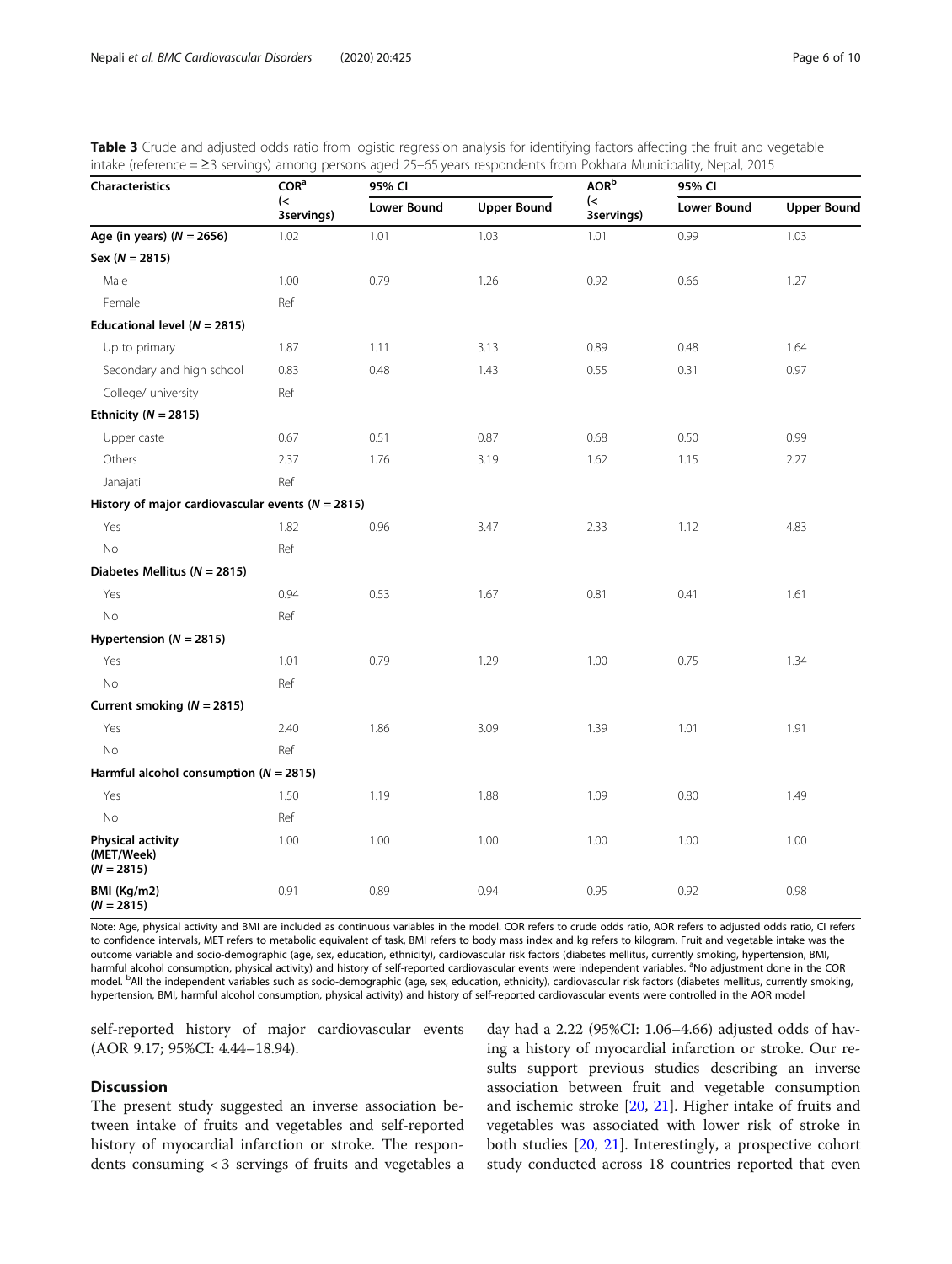<span id="page-6-0"></span>Table 4 Crude and adjusted odds ratio from logistic regression of self-reported history of major cardiovascular events (reference = no cardiovascular events) by fruit and vegetable intake, socio-demographic characteristics and cardiovascular risk factors among persons aged 25–65 years respondents from Pokhara Municipality, Nepal, 2015

| Characteristics                                        | COR <sup>a</sup><br>(Having<br>cardiovascular<br>events) | 95% CI             |                    | <b>AOR</b> b                         | 95% CI      |                    |
|--------------------------------------------------------|----------------------------------------------------------|--------------------|--------------------|--------------------------------------|-------------|--------------------|
|                                                        |                                                          | <b>Lower Bound</b> | <b>Upper Bound</b> | (Having<br>cardiovascular<br>events) | Lower Bound | <b>Upper Bound</b> |
| No. of servings a day ( $N = 2815$ )                   |                                                          |                    |                    |                                      |             |                    |
| $<$ 3 servings                                         | 1.82                                                     | 0.96               | 3.47               | 2.22                                 | 1.06        | 4.66               |
| $\geq$ 3 servings                                      | Ref                                                      |                    |                    |                                      |             |                    |
| Age (in years)<br>$(N = 2656)$                         | 1.04                                                     | 1.01               | 1.07               | 1.01                                 | 0.97        | 1.04               |
| $Sex (N = 2815)$                                       |                                                          |                    |                    |                                      |             |                    |
| Male                                                   | 1.22                                                     | 0.72               | 2.07               | 0.93                                 | 0.43        | 1.98               |
| Female                                                 | Ref                                                      |                    |                    |                                      |             |                    |
| Educational level ( $N = 2815$ )                       |                                                          |                    |                    |                                      |             |                    |
| Up to primary                                          | 0.73                                                     | 0.28               | 1.90               | 0.58                                 | 0.17        | 2.05               |
| Secondary and high school                              | 0.73                                                     | 0.27               | 1.94               | 0.75                                 | 0.25        | 2.21               |
| College/ university                                    | Ref                                                      |                    |                    |                                      |             |                    |
| Ethnicity ( $N = 2815$ )                               |                                                          |                    |                    |                                      |             |                    |
| Upper caste                                            | 1.09                                                     | 0.62               | 1.93               | 1.27                                 | 0.63        | 2.55               |
| Others                                                 | 0.81                                                     | 0.34               | 1.95               | 0.81                                 | 0.30        | 2.21               |
| Janajati                                               | Ref                                                      |                    |                    |                                      |             |                    |
| Diabetes Mellitus ( $N = 2815$ )                       |                                                          |                    |                    |                                      |             |                    |
| Yes                                                    | 2.67                                                     | 1.13               | 6.35               | 1.52                                 | 0.56        | 4.09               |
| No                                                     | Ref                                                      |                    |                    |                                      |             |                    |
| Hypertension ( $N = 2815$ )                            |                                                          |                    |                    |                                      |             |                    |
| Yes                                                    | 8.78                                                     | 4.72               | 16.33              | 9.17                                 | 4.44        | 18.94              |
| No                                                     | Ref                                                      |                    |                    |                                      |             |                    |
| Current smoking ( $N = 2815$ )                         |                                                          |                    |                    |                                      |             |                    |
| Yes                                                    | 1.26                                                     | 0.66               | 2.39               | 0.10                                 | 0.45        | 2.24               |
| No                                                     | Ref                                                      |                    |                    |                                      |             |                    |
| Harmful alcohol consumption ( $N = 2815$ )             |                                                          |                    |                    |                                      |             |                    |
| Yes                                                    | 1.00                                                     | 0.58               | 1.72               | 0.90                                 | 0.44        | 1.85               |
| No                                                     | Ref                                                      |                    |                    |                                      |             |                    |
| <b>Physical activity</b><br>(MET/Week)<br>$(N = 2815)$ | 1.00                                                     | 1.00               | 1.00               | 1.00                                 | 1.00        | 1.00               |
| BMI (Kg/m2) (N = 2815)                                 | 1.01                                                     | 0.96               | 1.07               | 0.97                                 | 0.90        | 1.04               |

Note: Age, physical activity and BMI are included as continuous variables in the model. COR refers to crude odds ratio, AOR refers to adjusted odds ratio, CI refers to confidence intervals, MET refers to metabolic equivalent of task, BMI refers to body mass index and kg refers to kilogram. History of self-reported cardiovascular events was the outcome variable, fruit and vegetable intake, socio-demographic (age, sex, education, ethnicity) and cardiovascular risk factors (diabetes mellitus, currently smoking, hypertension, BMI, harmful alcohol consumption, physical activity) were independent variable. <sup>a</sup>No adjustment done in the COR model. <sup>b</sup>All the independent variables such as socio-demographic (age, sex, education, ethnicity), cardiovascular risk factors (diabetes mellitus, currently smoking, hypertension, BMI, harmful alcohol consumption, physical activity) and fruit and vegetable intake were controlled in the AOR model

moderate consumption of fruits and vegetables (equivalent to 3–4 servings a day) resulted in significant reduction of all-cause mortality and lower incidence of cardiovascular diseases [\[15](#page-8-0)].

of cardiovascular events. This is consistent with the results of a former study [\[22\]](#page-8-0) showing that hypertension was an important risk factor of cardiovascular diseases.

The current study also demonstrated a significant association between hypertension and self-reported history

Despite WHO recommendations of consuming ≥5 servings of fruits and vegetables a day, the mean daily consumption of fruits and vegetables is inadequate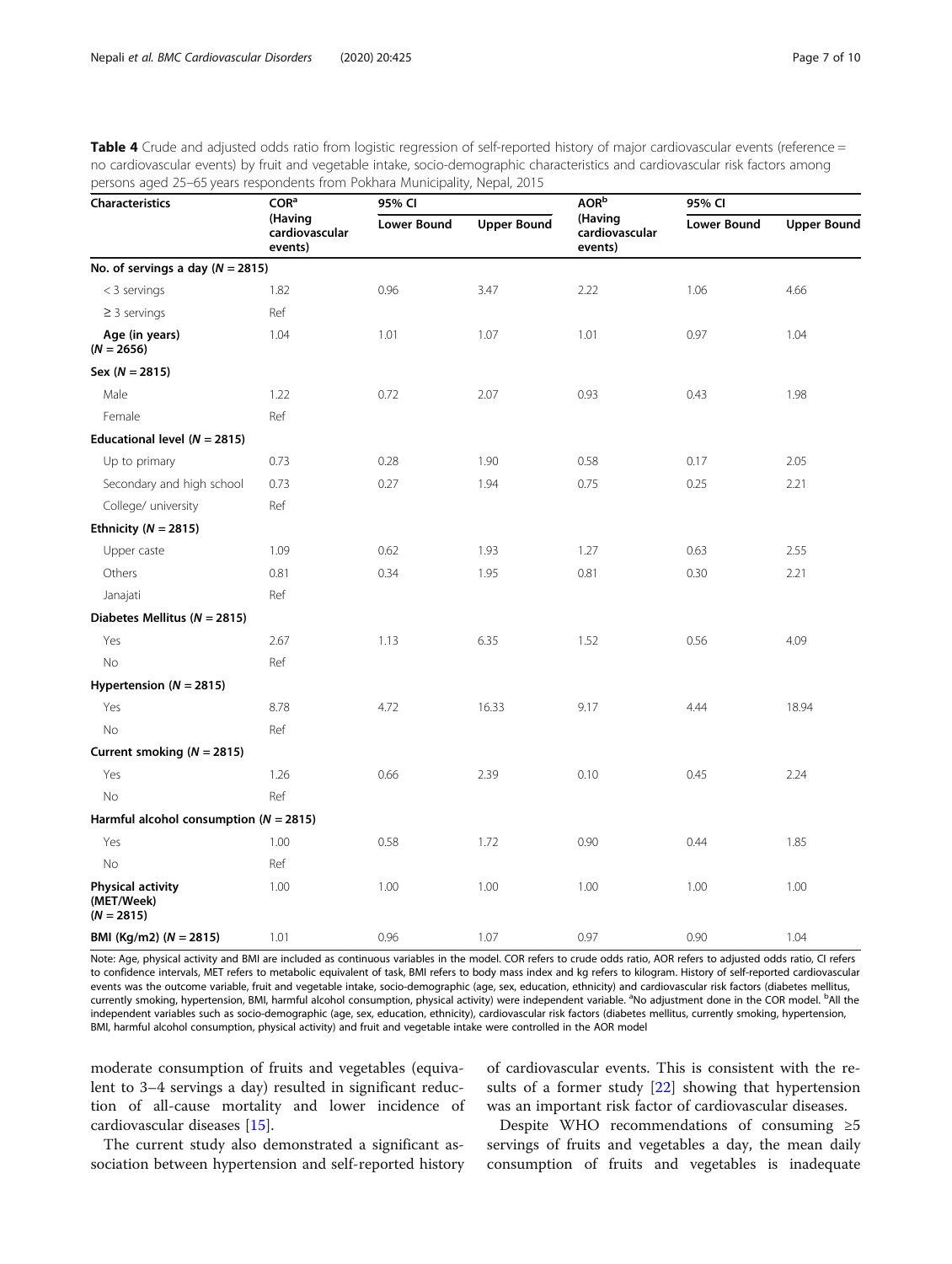We also found that the intake of fruits and vegetables varied among different socio-demographic variables. Respondents belonging to upper caste ethnicity were less likely to consume < 3 servings of fruits and vegetables a day (AOR 0.68; 95% CI: 0.50–0.99) compared to janajati. Similar to this result, a study conducted in India reported that the overall food consumption pattern was lower among people belonging to the lower caste group [\[24](#page-8-0)]. Upper caste people are moderately better educated [[25\]](#page-8-0) and wealthier than those belonging to other ethnicities [[26\]](#page-8-0). Educational level was significantly associated with fruit and vegetable intake ( $p < 0.001$ ). Respondents who had a secondary-level education were less likely to consume < 3 servings of fruits and vegetables with an AOR of 0.55 (95% CI: 0.31–0.97) than those who had attended college or university. This corroborates results of a South Asian study reporting that less educated people were less likely to consume adequate amounts of fruits and vegetables [[27\]](#page-8-0). Thus, the policies and interventions targeted to increase consumption of fruits and vegetables should be designed as per the sociodemographic gradient of Nepal. Another study from same study area reported that individual lifestyle counselling alone would not help to consume more fruit and vegetable intake among the participants [[28](#page-8-0)]. Thus, further research encompassing policies, market and economics are also needed to develop further plan and policies, which can be translated in the real scenario.

The prevalence of self-reported history of myocardial infarction and stroke was 2% in this study. This result is comparable to the result of a national survey done in Nepal in 2019 stating that 1.1% of adults aged 15–69 years reported ever having experienced a heart attack, angina or stroke [\[29\]](#page-8-0). Nepal has committed to a 25% relative reduction in premature death from noncommunicable diseases by 2025 [[30](#page-9-0)]. However, Nepal is far behind translating guidelines to practice, specifically focusing dietary behaviors and practices. The National Nutrition Policy Strategy of 2004 recommends consuming a variety of fruits and vegetables  $[31]$  $[31]$ . The Multisectoral Action Plan for the Prevention and Control of Non-communicable diseases (2014–2020) encourages consumption of fruits and vegetables and discourages consumption of unhealthy foods [[30](#page-9-0)] to prevent cardiovascular diseases; however, no specific guidelines are available.

#### Strengths and limitations

This is the first study from Nepal reporting the association between current fruit and vegetable intake and self-reported history of major cardiovascular events using population-based random samples. However, limitations should be considered while interpreting results. Firstly, a causal relationship could not be established due to the cross-sectional nature of the study. Further prospective studies are needed to explore the causal pathway between fruit and vegetable intake and major cardiovascular events in the Nepali population. Another limitation of this study is that both exposure and outcome variables were self-reported [\[7](#page-8-0)]. The information on duration of MI/stroke in the study is not known. Thus, we cannot establish that if the current trend on consumption of fruits and vegetables is due to recent cardiovascular events or culmination of behavior due to past cardiovascular events. The information on fruits and vegetables intake was based on self-reported 24-h and 1 week recalls, which may result in some recall bias; however, recall bias would have been minimized by using show cards and local languages for the type of fruits and vegetables and their units. Further, it was not possible to exclude potatoes and other tuberous roots from the total vegetable intake because both of them are strongly considered as vegetables in Nepal. Another important limitation of the study is that it did not take seasonal variation in the account. The availability and consumption of different types of fruits and vegetables in Nepal varies according to the season [\[11](#page-8-0)], which may underestimate or overestimate the intake of fruit and vegetable according to the season the data was collected.

# Conclusion

The study reported that respondents currently smoking, with low BMI, having a history of cardiovascular events and belonging to other ethnicity except upper caste and janajati are significantly associated with lower consumption of fruit and vegetable intake. It was found that participants who consumed < 3 servings of fruits and vegetables a day had higher odds of having a history of myocardial infarction or stroke in comparison to those who consumed ≥3 servings of fruits and vegetables a day. This finding may be useful as a policy recommendation for those settings, where the current WHO recommendation of ≥5 servings of fruits and vegetables is not possible. This association suggests that even patients with prior myocardial infarction or stroke do not modify nutritional intake according to guidelines. Additionally, the overall low intake of fruits and vegetables in Nepal is a risk factor for cardiovascular disease progression in Nepal.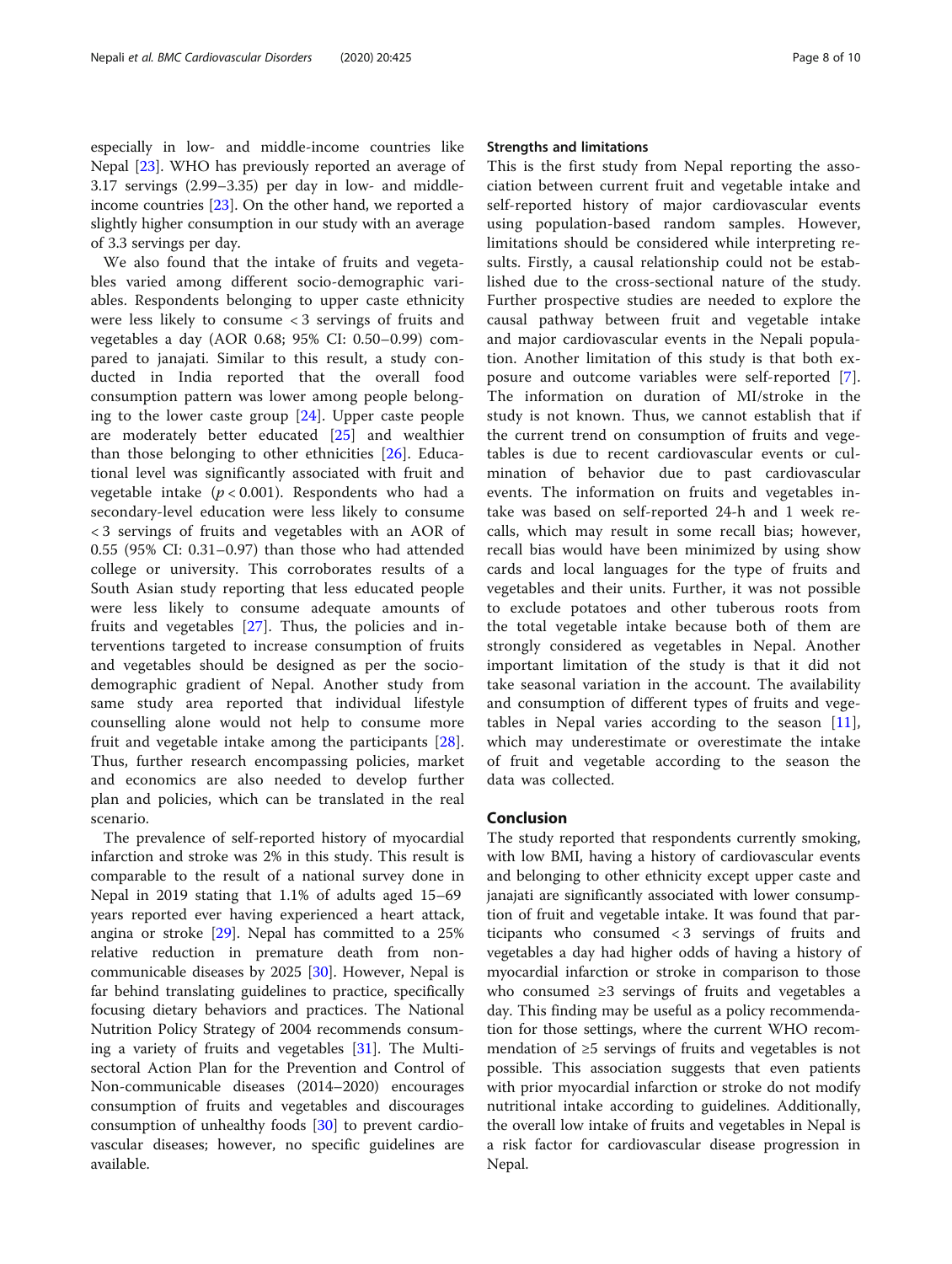#### <span id="page-8-0"></span>Abbreviations

AOR: Adjusted odds ratio; BMI: Body mass index; BP: Blood pressure; CI: Confidence intervals; COBIN: Community based Management of noncommunicable diseases in Nepal; COR: Crude odds ratio; MET: Metabolic equivalent of task; WHO: World Health Organization; STEPS: STEPwise approach to surveillance tool

#### Acknowledgements

We would like to thank all the respondents who participated in this study for their valuable time.

#### Authors' contributions

SN wrote the first draft of the manuscript. The concept of this study was given by DN and SN. SN, AR and DN analyzed the data. AR, MHO, CSM, PK and DN contributed to manuscript revision. All the authors approved the final version of the manuscript.

#### Funding

No funding was received.

#### Availability of data and materials

The dataset used in this study is available upon reasonable request to COBIN study group principle investigator Dinesh Neupane (last author), who can be contacted through [neupane.dinesh@gmail.com](mailto:neupane.dinesh@gmail.com).

#### Ethics approval and consent to participate

The Nepal Health Research council approved the protocol for the original study (reference number 1065). All participants in the study provided written informed consent before the enrolment. The principle investigator of the COBIN study, Dinesh Neupane has full access to the COBIN dataset and the dataset used in this study was accessed upon reasonable request to him.

#### Consent for publication

Not applicable.

#### Competing interests

None.

#### Author details

<sup>1</sup>Nepal Development Society, Chitwan, Nepal. <sup>2</sup>Department of Internal Medicine, Holbæk Hospital, Holbæk, Denmark. <sup>3</sup>School of Health, Torrens University, Sydney, NSW, Australia. <sup>4</sup>Research Unit for Global Health, Department of Public Health, Aarhus University, Aarhus, Denmark. <sup>5</sup>Welch Center for Prevention, Epidemiology, and Clinical Research, Department of Epidemiology, Johns Hopkins University, Baltimore, MD, USA.

# Received: 22 June 2020 Accepted: 20 September 2020 Published online: 24 September 2020

#### References

- 1. Liu RH. Health-promoting components of fruits and vegetables in the diet. Adv Nutr. 2013;4(3):384S–92S.
- 2. Bvenura C, Sivakumar D. The role of wild fruits and vegetables in delivering a balanced and healthy diet. Food Res Int. 2017;99:15–30.
- 3. Alissa EM, Ferns GA. Dietary fruits and vegetables and cardiovascular diseases risk. Crit Rev Food Sci Nutr. 2017;57(9):1950–62.
- 4. World Health Organization. Diet, nutrition, and the prevention of chronic diseases: report of a joint WHO/FAO expert consultation, vol. 916. Geneva: World Health Organization; 2003.
- 5. World Health Organization. Global Strategy on Diet, Physical Activity and Health. Geneva: World Health Organization; 2003. Available at [https://www.](https://www.who.int/dietphysicalactivity/media/en/gsfs_fv.pdf) [who.int/dietphysicalactivity/media/en/gsfs\\_fv.pdf](https://www.who.int/dietphysicalactivity/media/en/gsfs_fv.pdf).
- 6. Boeing H, Bechthold A, Bub A, Ellinger S, Haller D, Kroke A, Leschik-Bonnet E, Müller MJ, Oberritter H, Schulze M. Critical review: vegetables and fruit in the prevention of chronic diseases. Eur J Nutr. 2012;51(6):637–63.
- 7. Liu S, Manson JE, Lee I-M, Cole SR, Hennekens CH, Willett WC, Buring JE. Fruit and vegetable intake and risk of cardiovascular disease: the Women's health study. Am J Clin Nutr. 2000;72(4):922–8.
- 8. Dhungana RR, Thapa P, Devkota S, Banik PC, Gurung Y, Mumu SJ, Shayami A, Ali L. Prevalence of cardiovascular disease risk factors: a community-

based cross-sectional study in a peri-urban community of Kathmandu, Nepal. Indian Heart J. 2018;70:S20–7.

- 9. Aryal KK, Mehata S, Neupane S, Vaidya A, Dhimal M, Dhakal P, Rana S, Bhusal CL, Lohani GR, Paulin FH. The burden and determinants of non communicable diseases risk factors in Nepal: findings from a nationwide STEPS survey. PLoS One. 2015;10(8):e0134834.
- 10. Neupane D, McLachlan CS, Christensen B, Karki A, Perry HB, Kallestrup P. Community-based intervention for blood pressure reduction in Nepal (COBIN trial): study protocol for a cluster-randomized controlled trial. Trials. 2016;17(1):292.
- 11. Pandey G, Basnet S, Pant B, Bhattarai K, Gyawali B, Tiwari A. An analysis of vegetables and fruits production scenario in Nepal. Asian Research Jounal of Agriculture. 2017;6(3):1–10.
- 12. World Health Organization. WHO STEPS surveillance manual: the WHO STEPwise approach to chronic disease risk factor surveillance. Geneva: World Health Organization; 2005.
- 13. Neupane D, Shrestha A, Mishra SR, Bloch J, Christensen B, McLachlan CS, Karki A, Kallestrup P. Awareness, prevalence, treatment, and control of hypertension in western Nepal. Am J Hypertens. 2017;30(9): 907–13.
- 14. Central Bureau of Statistics Nepal: National population and housing census 2011. National Report 2012.
- 15. Miller V, Mente A, Dehghan M, Rangarajan S, Zhang X, Swaminathan S, Dagenais G, Gupta R, Mohan V, Lear S. Fruit, vegetable, and legume intake, and cardiovascular disease and deaths in 18 countries (PURE): a prospective cohort study. Lancet. 2017;390(10107):2037–49.
- 16. World Health Organization: Obesity and overweight. 2005. [http://www.who.](http://www.who.int/dietphysicalactivity/publications/facts/obesity/en/) [int/dietphysicalactivity/publications/facts/obesity/en/](http://www.who.int/dietphysicalactivity/publications/facts/obesity/en/).
- 17. Room R, Babor T, Rehm J. Alcohol and public health. Lancet. 2005;365(9458): 519–30.
- 18. James PA, Oparil S, Carter BL, Cushman WC, Dennison-Himmelfarb C, Handler J, Lackland DT, LeFevre ML, MacKenzie TD, Ogedegbe O. 2014 evidence-based guideline for the management of high blood pressure in adults: report from the panel members appointed to the eighth joint National Committee (JNC 8). Jama. 2014;311(5):507–20.
- 19. R Core Team. R: A language and environment for statistical computing. Vienna, Austria: R Foundation for Statistical Computing; 2020.
- 20. Joshipura KJ, Ascherio A, Manson JE, Stampfer MJ, Rimm EB, Speizer FE, Hennekens CH, Spiegelman D, Willett WC. Fruit and vegetable intake in relation to risk of ischemic stroke. Jama. 1999;282(13):1233–9.
- 21. Johnsen SP. Intake of fruit and vegetables and risk of stroke: an overview. Curr Opin Clin Nutr Metab Care. 2004;7(6):665–70.
- 22. Wan EYF, Yu EYT, Chin WY, Fong DYT, Choi EPH, Lam CLK. Association of Blood Pressure and Risk of cardiovascular and chronic kidney disease in Hong Kong hypertensive patients. Hypertension. 2019;74(2):331–40.
- 23. Miller V, Yusuf S, Chow CK, Dehghan M, Corsi DJ, Lock K, Popkin B, Rangarajan S, Khatib R, Lear SA. Availability, affordability, and consumption of fruits and vegetables in 18 countries across income levels: findings from the prospective urban rural epidemiology (PURE) study. Lancet Glob Health. 2016;4(10):e695–703.
- 24. Gupta A, Mishra DK. Food consumption pattern in rural India: a regional perspective. J Econ Social Dev. 2014;9(1):1–16.
- 25. Wankhede G. Educational inequalities among scheduled castes in Maharashtra. Economic and Political Weekly. 2001;36(18):1553–8.
- 26. Wagle UR: Economic inequality in the 'democratic' Nepal: Dimensions and political implications. Western Michigan University Available at [http://](http://homepages.wmich.edu/~uwagle/IneqNepal.pdf) [homepages.wmich.edu/~uwagle/IneqNepal.pdf.](http://homepages.wmich.edu/~uwagle/IneqNepal.pdf) 2010.
- 27. Kanungsukkasem U, Ng N, Van Minh H, Razzaque A, Ashraf A, Juvekar S, Masud Ahmed S, Huu Bich T. Fruit and vegetable consumption in rural adults population in INDEPTH HDSS sites in Asia. Glob Health Action. 2009; 2(1):1988.
- 28. Neupane D, McLachlan CS, Mishra SR, Olsen MH, Perry HB, Karki A, Kallestrup P. Effectiveness of a lifestyle intervention led by female community health volunteers versus usual care in blood pressure reduction (COBIN): an open-label, cluster-randomised trial. Lancet Glob Health. 2018; 6(1):e66–73.
- 29. Dhimal M, Bista B, Bhattarai S, Dixit LP, Hyder MKA, Agrawal N, Rani M, Jha AK. Noncommunicable disease risk factors: STEPS survey Nepal 2019. Kathmandu: Nepal Health Research Council; 2020.